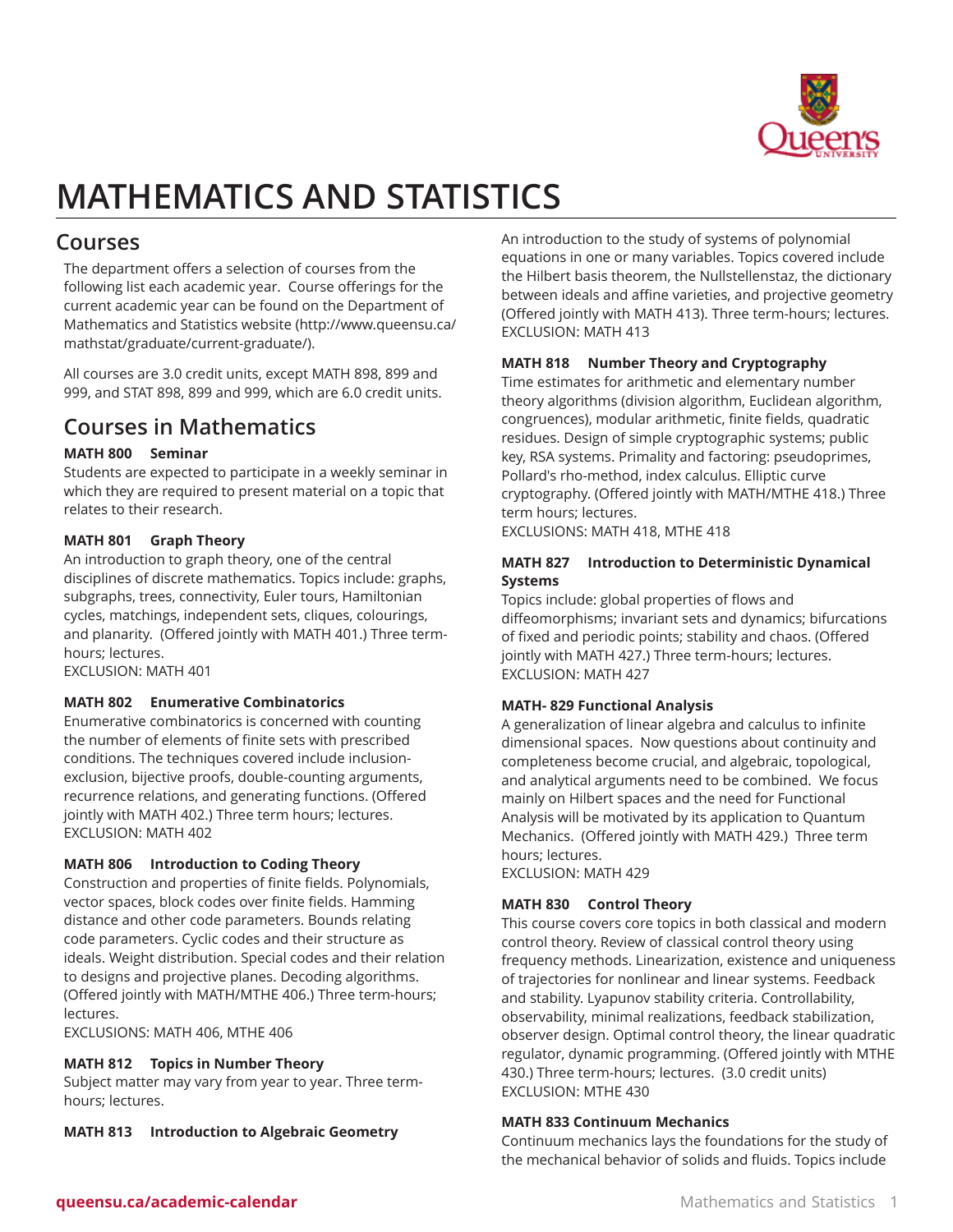

vector and tensor analysis, stress, strain and deformation, and balance laws with constitutive models for applications in fluid mechanics and elasticity. (Offered jointly with MTHE 433.) Three term hours; lectures. EXCLUSION: MATH 433

# **MATH 834 Optimization Theory with Applications to Machine Learning**

Theory of convex sets and functions; separation theorems; primal-dual properties; geometric treatment of optimization problems; algorithmic procedures for solving constrained optimization programs; applications of optimization theory to machine learning. (Offered jointly with MATH/MTHE 434.)

EXCLUSIONS: MTHE 434, MATH 434

#### **MATH 835 Mathematical Biology**

This is a course in advanced mathematical methods used to construct models of biological phenomena in ecology, epidemiology, and evolutionary biology. The course will focus on population models, starting with individualbased models based on assumptions on the distribution of individual traits, then scaling up to stochastic models for small populations and deterministic models for large populations. Three term-hours; lectures.

#### **MATH 836 Lagrangian Mechanics, Dynamics, and Control**

Geometric modelling, including configuration space, tangent bundle, kinetic energy, inertia, and force. Euler-Lagrange equations using affine connections. The last part of the course develops one of the following three applications: mechanical systems with nonholonomic constraints; control theory for mechanical systems; equilibria and stability. (Offered jointly with MATH/MTHE 439) Three term-hours; lectures.

EXCLUSIONS: MATH 439, MTHE 439

#### **MATH 837 Topics in Applied Mathematics**

Subject matter may vary from year to year. Three termhours; lectures.

#### **MATH 838 Topics in Mathematical Biology**

Subject matter may vary from year to year. Three termhours; lectures.

#### **MATH 844 Differentiable Manifolds**

Differentiable structures, smooth manifolds and submanifolds, immersions and submersions, vector fields and differential forms, orientation and integration, de Rham cohomology. Three term-hours; lectures.

# **MATH 872 Optimization and Control of Stochastic Systems**

This course concerns the optimization, control, and stabilization of dynamical systems under probabilistic uncertainty with applications in engineering systems and applied mathematics. Topics include: controlled and control-free Markov chains and stochastic stability; martingale methods for stability and stochastic learning; dynamic programming and optimal control for finite horizons, infinite horizons, and average cost problems; partially observed models, non-linear filtering and Kalman Filtering; linear programming and numerical methods; reinforcement learning and stochastic approximation methods; decentralized stochastic control, and continuoustime stochastic control. (Offered jointly with MTHE 472.) Three term -hours, fall or winter; lectures. (3.0 credit units) EXCLUSION: MTHE 472

# **MATH 874 Information Theory**

An introduction to the fundamental principles of the theory of communication. Topics include: information measures, entropy, mutual information, divergence; modeling of information sources, discrete memoryless sources, Markov sources, entropy rate, source redundancy, fundamentals of lossless data compression, block encoding, variablelength encoding, Kraft inequality, design of Shannon-Fano and Huffman codes; fundamentals of channel coding, channel capacity, noisy channel coding theorem, channels with memory, lossless information transmission theorem; continuous-alphabet sources and channels, differential entropy, capacity of discrete-time and bandlimited continuous-time Gaussian channels; rate-distortion theory, lossy data compression, rate-distortion theorem, lossy information transmission theorem. (Offered jointly with MATH/MTHE 474). Three term hours; lectures. EXCLUSIONS: MATH 474, MTHE 474

# **MATH 877 Data Compression and Source Coding: Theory and Algorithms**

Topics include: arithmetic coding, universal lossless coding, Lempel-Ziv and related dictionary based methods, rate distortion theory, scalar and vector quantization, predictive and transform coding, applications to speech and image coding. (Offered jointly with MATH/MTHE 477.) Three term hours; lectures. (3.0 credit units) EXCLUSIONS: MATH 477, MTHE 477

#### **MATH 884 Data Networks**

This course covers performance models for data networking, delay models and loss models; analysis of multiple access systems, routing, and flow control; multiplexing; priority systems; satellite multiple access, wireless networking, wireless sensor networks. Knowledge of networking protocols is not required. (Offered jointly with MATH/MTHE 484.) Three term hours; lectures.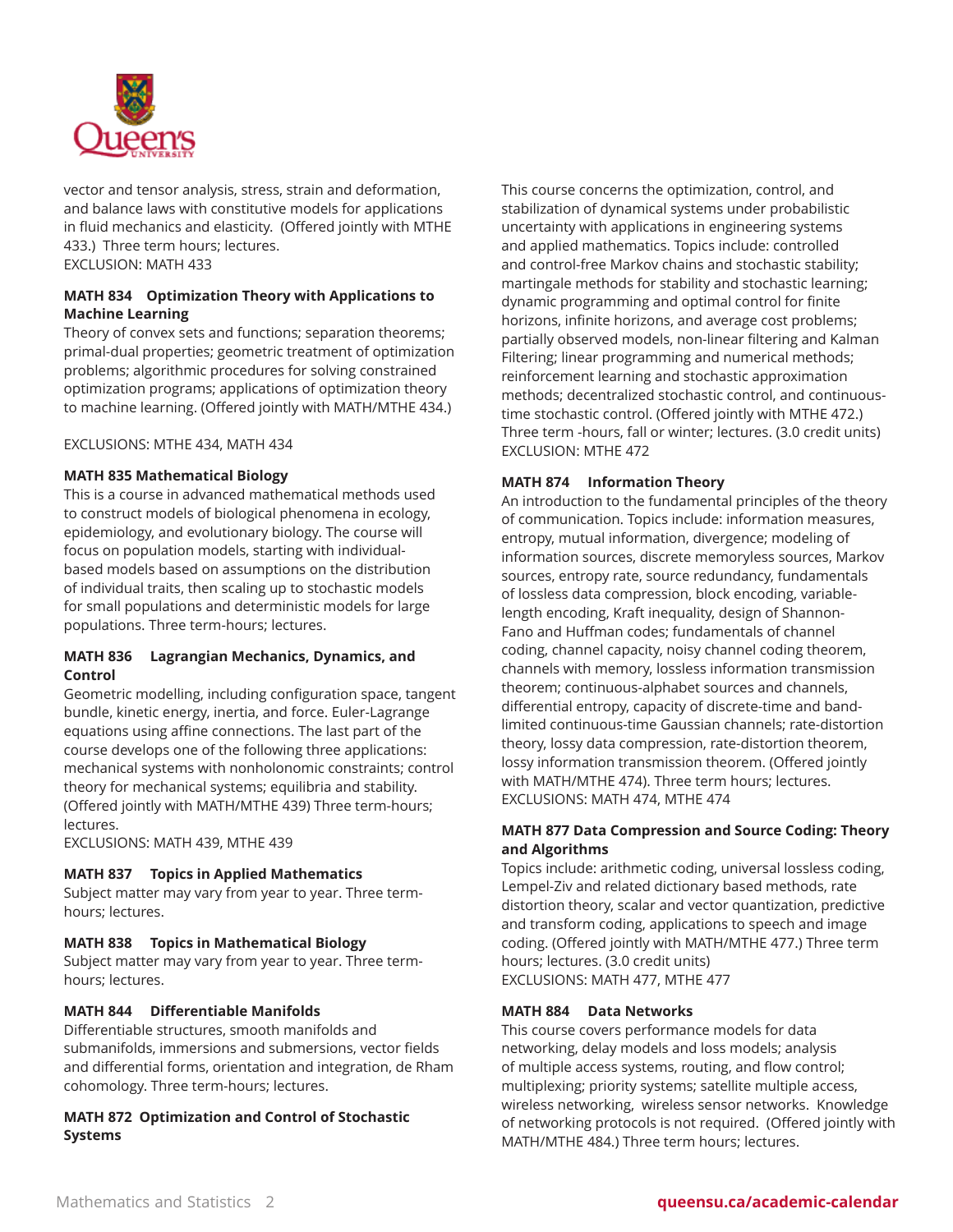

EXCLUSIONS: MATH 484, MTHE 484

#### **MATH 891 Core Course in Analysis I**

This course provides basic knowledge in real and complex analysis at the graduate level on the following topics: Lebesgue measure and integration theory; elementary Hilbert space theory; examples of Banach space techniques. Three term-hours, fall; lectures.

#### **MATH 892 Core Course in Analysis II**

This course provides basic knowledge in real and complex analysis at the graduate level on the following topics: basic theory of Fourier transforms; basic elements of spectral theory and Banach algebras; complex analysis. Three termhours, winter; lectures.

#### **MATH 893 Core Course in Algebra I**

This course provides basic knowledge in algebra at the graduate level on the following topics: elementary theory of groups; elementary theory of rings and modules; Galois theory. Three term-hours, fall; lectures.

#### **MATH 894 Core Course in Algebra II**

This course provides basic knowledge in algebra at the graduate level on the following topics: representation theory of finite groups through characters; advanced theory of modules; advanced theory of rings. Three term-hours, winter; lectures.

#### **MATH 895 Core Course in Probability Theory**

This course provides basic knowledge in probability at the graduate level. Topics will include: basic notions and concepts of Probability Theory; characteristic functions; law of large numbers and central limit theorem; martingales; stochastic processes. Three term-hours, winter; lectures.

#### **MATH 896 Core Mathematical Statistics I**

This course provides basic knowledge in mathematical statistics at the graduate level. Topics will include: Classical and Bayesian inference, Multivariate Gaussian distribution and its applications in Statistics; decision theory; basic techniques of non-parametric estimation. Three term-hours, fall; lectures.

#### **MATH 897 Core Mathematical Statistics II**

This course provides basic knowledge in mathematical statistics at the graduate level. Topics will include: Weak convergence in metric spaces; Delta method; Method of moments; M-estimation; Asymptotic normality and efficiency; Likelihood ratio test; U statistics; Bootstrap; Applications in statistics. Three term-hours, winter; lectures.

**MATH 898 Master's Project**

**MATH 899 Master's Thesis Research**

#### **MATH-901 Research Institute Course**

Advanced topics course, normally offered in the summer term, by a research institute in Canada or abroad can be taken for credit with the permission of the Supervisor and Coordinator of Graduate Studies and in cooperation with Institute organizers. Grades are assigned on a PASS - FAIL basis.

#### **MATH-902 Topics in Algebra**

Subject matter will vary from year to year. Three term-hours; Seminar or reading course.

#### **MATH-903 Topics in Algebra**

Subject matter will vary from year to year. Three term-hours; Seminar or reading course.

#### **MATH-905 Topics in Algebra**

Subject matter will vary from year to year. Three term-hours; Seminar or reading course.

#### **MATH-912 Topics in Number Theory**

Subject matter will vary from year to year. Three term-hours; seminar or reading course.

#### **MATH-913 Topics in Number Theory**

Subject matter will vary from year to year. Three term-hours; Seminar or reading course.

#### **MATH-915 Topics in Number Theory**

Subject matter will vary from year to year. Three term-hours; Seminar or reading course.

# **MATH-922 Topics in Analysis**

Subject matter will vary from year to year. Three term-hours; Seminar or reading course.

#### **MATH-923 Topics in Analysis**

Subject matter will vary from year to year. Three term-hours; Seminar or reading course.

#### **MATH-925 Topics in Analysis**

Subject matter will vary from year to year. Three term-hours; Seminar or reading course.

#### **MATH-932 Topics in Applied Mathematics**

Subject matter will vary from year to year. Three term-hours; Seminar or reading course.

#### **MATH-933 Topics in Applied Mathematics**

Subject matter will vary from year to year. Three term-hours; Seminar or reading course.

#### **MATH-935 Topics in Applied Mathematics**

Subject matter will vary from year to year. Three term-hours; Seminar or reading course.

**MATH-936 Topics in Control Theory**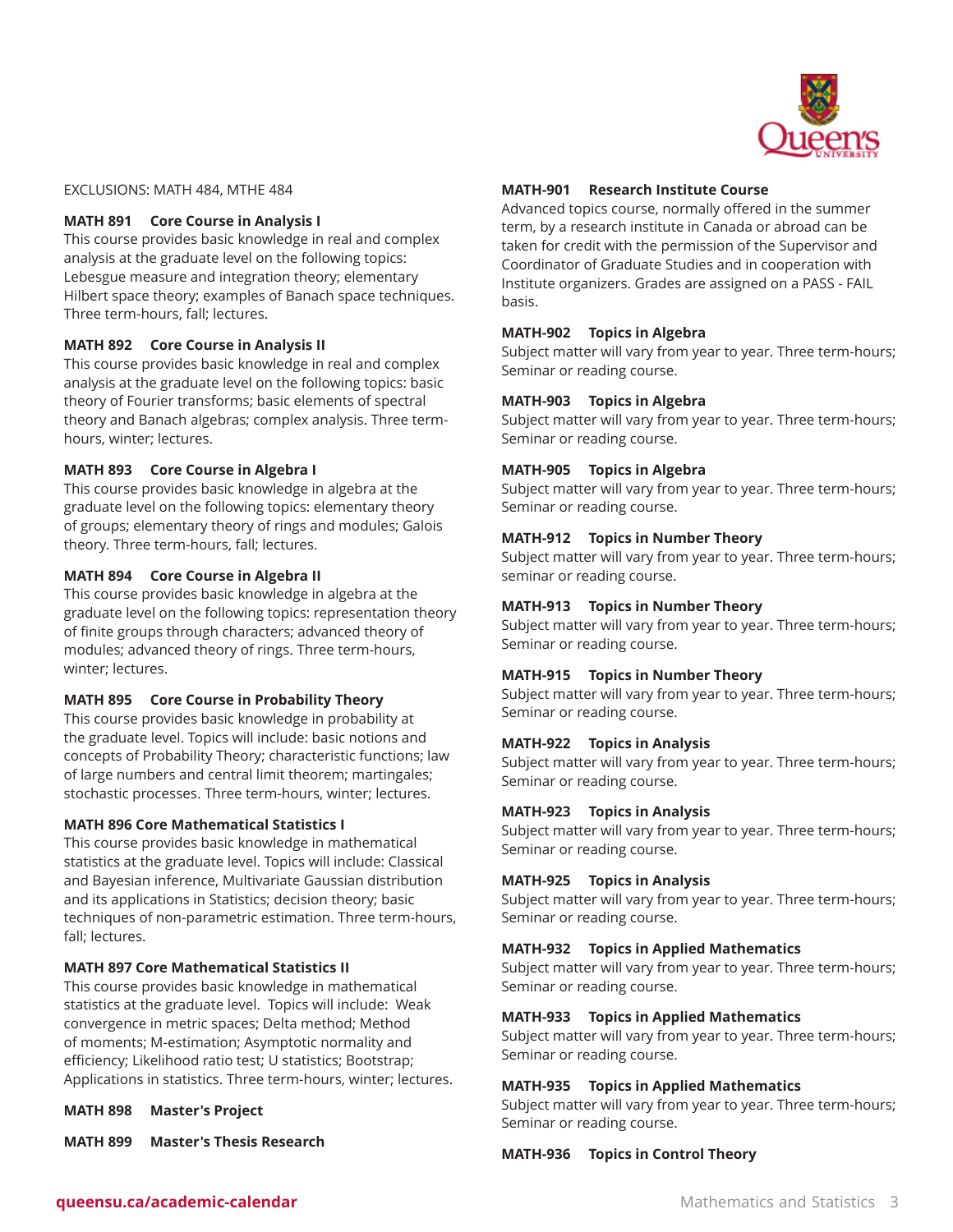

Subject matter will vary from year to year. Three term-hours; Seminar or reading course.

#### **MATH-937 Topics in Control Theory**

Subject matter will vary from year to year. Three term-hours; Seminar or reading course.

#### **MATH-939 Topics in Control Theory**

Subject matter will vary from year to year. Three term-hours; Seminar or reading course.

#### **MATH-942 Topics in Topology and Geometry**

Subject matter will vary from year to year. Three term-hours; Seminar or reading course.

# **MATH-943 Topics in Topology and Geometry**

Subject matter will vary from year to year. Three term-hours; Seminar or reading course.

#### **MATH-945 Topics in Topology and Geometry**

Subject matter will vary from year to year. Three term-hours; Seminar or reading course.

#### **MATH-972 Topics in Communication Theory**

Subject matter will vary from year to year. Three term-hours; Seminar or reading course.

#### **MATH-973 Topics in Communication Theory**

Subject matter will vary from year to year. Three term-hours; Seminar or reading course.

#### **MATH-975 Topics in Communication Theory**

Subject matter will vary from year to year. Three term-hours; Seminar or reading course.

**MATH-999 Ph.D. Thesis Research**

# **COURSES IN PROBABILITY AND STATISTICS**

#### **STAT 853 Statistical Inference**

Decision theory and Bayesian inference; principles of optimal statistical procedures; maximum likelihood principle; large sample theory for maximum likelihood estimates; principles of hypotheses testing and the Neyman-Pearson theory; generalized likelihood ratio tests; the chisquare, t, F and other distributions. (Offered jointly with STAT 463.) Three term hours; lectures. EXCLUSION: STAT 463

#### **STAT 854 Statistical Spectrum Estimation**

Many systems evolve with an inherent amount of randomness in time and/or space. The focus of this course is on developing and analyzing methods for analyzing time series. Because most of the common time--domain methods are unreliable, the emphasis is on frequency--

domain methods, i.e. methods that work and expose the bias that plagues most time--domain techniques. Slepian sequences (discrete prolate spheroidal sequences) and multi--taper methods of spectrum estimation are covered in detail. (Offered jointly with MTHE 454.) Three term-hours; lectures.

EXCLUSION: MTHE 454

#### **STAT 855 Stochastic Processes and Applications**

Markov chains, birth and death processes, random walk problems, elementary renewal theory, Markov processes, Brownian motion and Poisson processes, queuing theory, branching processes. (Offered jointly with MTHE/STAT 455.) Three term hours; lectures. EXCLUSIONS: MTHE 455, STAT 455

#### **STAT 856 Bayesian Analysis**

This course is an introduction to Bayesian analysis and decision theory. Topics covered will include: elements of decision theory; Bayesian point estimation, set estimation, and hypothesis testing; special priors; computations for Bayesian analysis. (Offered jointly with STAT 456.) EXCLUSION: STAT 456

#### **STAT 857 Statistical Learning II**

Introduction to the theory and application of statistical algorithms. Topics may include classification, smoothing, model selection, optimization, sampling, supervised and unsupervised learning. (Offered jointly with STAT 457). EXCLUSION: STAT 457

#### **STAT 862 Statistical Learning I**

A working knowledge of the statistical software R is assumed. Classification; spline and smoothing spline; regularization, ridge regression, and Lasso; model selection; treedbased methods; resampling methods; importance sampling; Markov chain Monte Carlo; Metropolis-Hasting algorithm; Gibbs sampling; optimization. (Offered jointly with STAT 462.)

EXCLUSION: STAT 462

#### **STAT 864 Discrete Time Series Analysis**

Autocorrelation and autocovariance, stationarity; ARIMA models; model identification and forecasting; spectral analysis. Applications to biological, physical and economic data. (Offered jointly with STAT 464.) Three term-hours; lectures.

EXCLUSION: STAT 464.

#### **STAT 865 Quality Management**

An overview of the statistical and lean manufacturing tools and techniques used in the measurement and improvement of quality in business, government and industry today. Topics include management and planning tools, Six Sigma approach, statistical process charting, process capability

#### Mathematics and Statistics 4 **queensu.ca/academic-calendar**